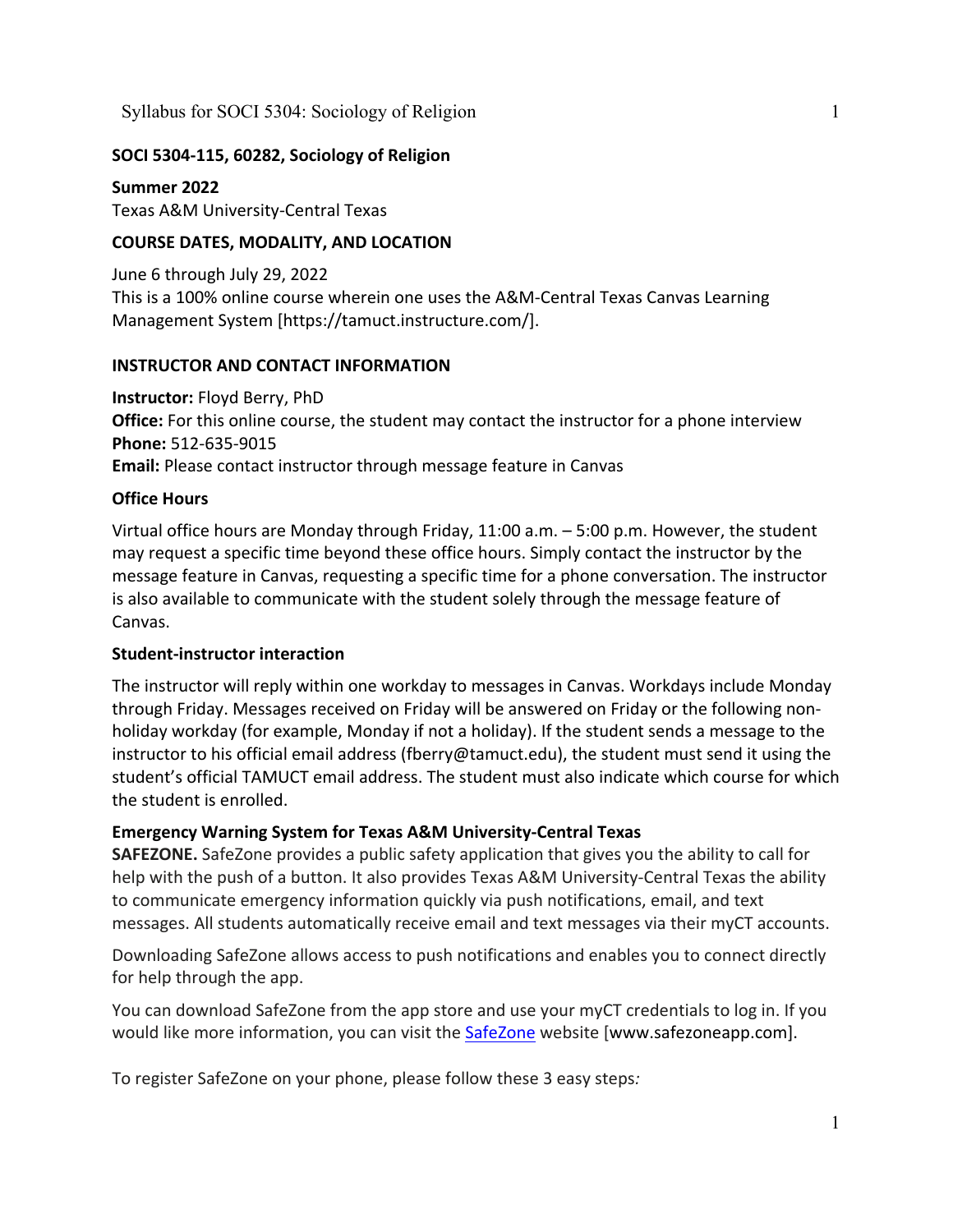- 1. Download the SafeZone App from your phone store using the link below:
	- o [iPhone/iPad:](https://apps.apple.com/app/safezone/id533054756) [https://apps.apple.com/app/safezone/id533054756]
	- o [Android Phone / Tablet](https://play.google.com/store/apps/details?id=com.criticalarc.safezoneapp) [https://play.google.com/store/apps/details?id=com.criticalarc.safezoneapp]
- 2. Launch the app and enter your myCT email address (e.g., {name}@tamuct.edu)
- 3. Complete your profile and accept the terms of service

## **COURSE INFORMATION**

## **Course Overview and description**

Examine the principles of religion, religious belief, and practice as a sociological concept. Special emphasis on the relationship of religion to the progress and stability of the social order.

# **Course Objective or Goal**

# **Student Learning Outcomes (See "Complete Course Calendar" for assignments that address the course objectives)**

Objective 1: The student will demonstrate an awareness of the definitional problems relating to the concept and practice of religion in the social sciences.

- A. Should the concept of god or gods be a part of the definition? References to Durkheim, Yinger, Geertz, Bellah, Eliade, Sperber, and Price are examined.
- B. Instructional activities include reading of course text and class discussions.
- C. Primary means of assessment are class discussions and essay exams.

Objective 2: The student will demonstrate understanding of theoretical and methodological problems relating to the concept and practice of religion in the social sciences.

- A. Should theories regarding religion be falsifiable? References to Popper, Comte, Marx, Freud, Hardy, Boyer, Plantinga, Origen, Aquinas, and Calvin are examined.
- B. Instructional activities include reading of course text and class discussions.
- C. Primary means of assessment are class discussions and essay exams.

Objective 3: The student will appreciate the role of rational choice and rewards in explaining religious phenomena.

- A. Should religious actors be guided by cost/benefit analyses? References to Becker, Berger, Freud, Tylor, Frazer, Benedict, Malinowski, Kant, Tillich, Radin, Durkheim, Spencer, Lévy-Bruhl, Evans-Pritchard, Geertz, Yerkes, Firth, Otto, James, Radcliff-Brown, and Thomas are examined.
- B. Instructional activities include reading of course text and class discussions.
- C. Primary means of assessment are class discussions and essay exams.

Objective 4: The student will be able to evaluate the linkages between religion and morality.

A. What is the relationship between monotheism and a lifelong, obedient relationship with the deity? References to Robertson Smith, Durkheim, Malinowski, Tylor, Spencer, Mills, Fortune, Benedict, Douglas, Harnack, Weber, and Smart are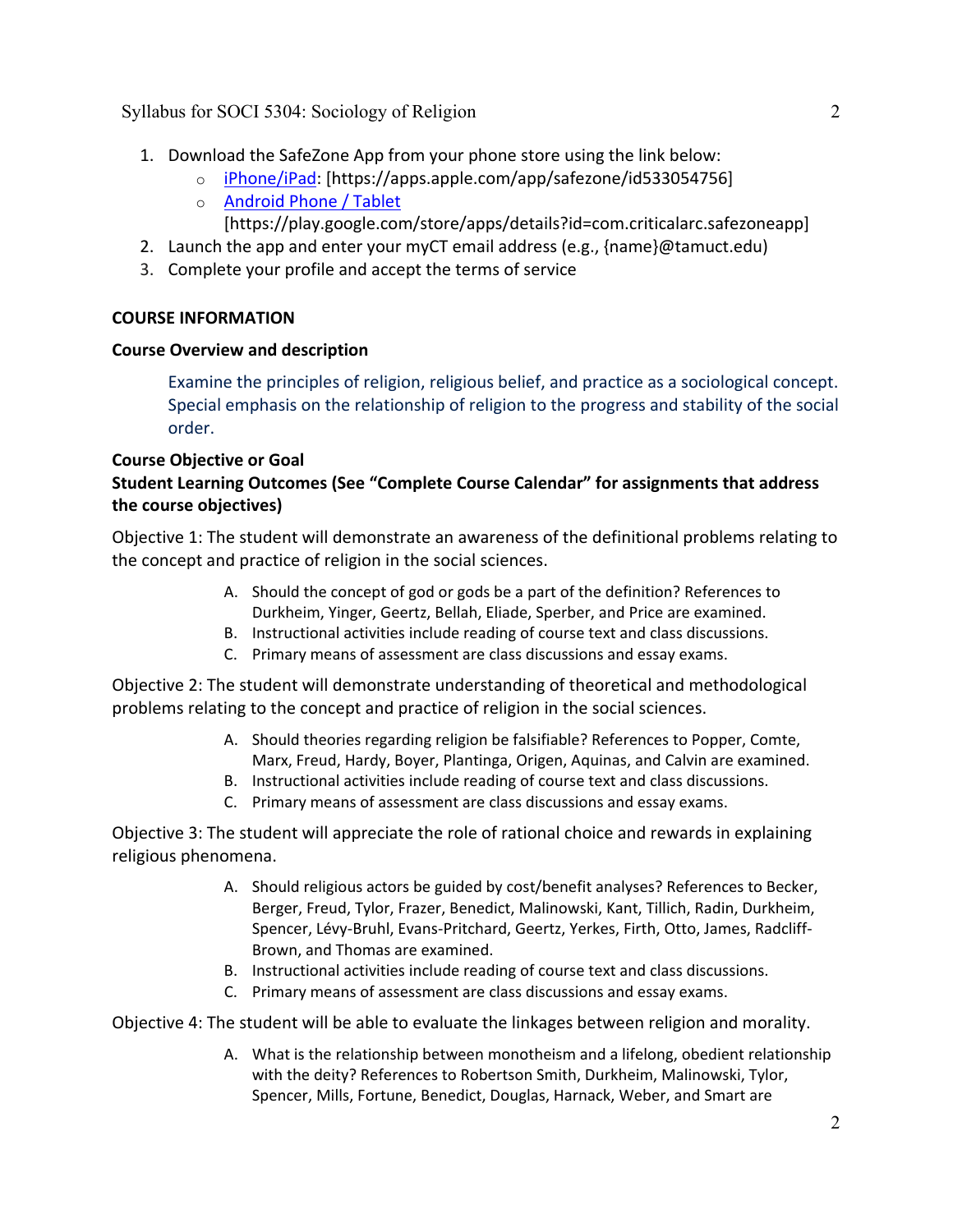#### examined.

- B. Instructional activities include reading of course text and class discussions.
- C. Primary means of assessment are class discussions and essay exams.

Objective 5: The student will analyze the relationships between periods of social crises and revelation or messages from God.

- A. References to Wallace, Watt, Underhill, and Bauckham are examined.
- B. Instructional activities include reading of course text and class discussions.
- C. Primary means of assessment are class discussions and essay exams.

Objective 6: The student will apply one's understanding of the relationship between intimate social relationships and conversion to different religious faith traditions.

- A. In what ways may one explain the conversions of people to other faiths, based on religious capital? References to Harnack, MacMullen, Kee, Fox, Bagnall, Galvao-Sobrinho, and Hocking are examined.
- B. Instructional activities include reading of course text and class discussions.
- C. Primary means of assessment are class discussions and essay exams.

Objective 7: The student will be able to discuss the concept of religious economies by illustrating six stable variations in religious demand, as proposed by Stark.

- A. What is the hypothetical distribution of tension across religious niches? References to Tillich, Wesley, Calvin, Unitarian Universalists, Episcopalians, the United Church of Christ, Reform Jews, Lutherans, conservative Jews, Southern Baptists, Seventh-day Adventists, Jehovah's Witnesses, Mormons, Pentecostals, Assemblies of God, Churches of Christ, Amish, Hare Krishnas, and the Hasidim are examined.
- B. Instructional activities include reading of course text and class discussions.
- C. Primary means of assessment are class discussions and essay exams.

Objective 8: The student will be able to illustrate how religious monopolies suffer from chronic dissent and conflict.

- A. How are levels of participation, religious socialization, and the sacralization of society related to religious monopolies? References to New England Puritans, Muslim nations, Buddhist Myanmar, and the medieval churches of Europe are examined.
- B. Instructional activities include reading of course text and class discussions.
- C. Primary means of assessment are class discussions and essay exams.

Objective 9: The student will be able to analyze the distinctions between religious hostility and civility.

- A. How are particularism, polytheism, religious authority, martyrdom, related to religious hostility? Conversely, how are pluralism and civil religion related to religious civility? References to Amenhotep IV (Akhenaten), militant Christianity, Zoroastrianism, the worship of Isis, Domitian, Diocletian, and Unitarianism are examined.
- B. Instructional activities include reading of course text and class discussions.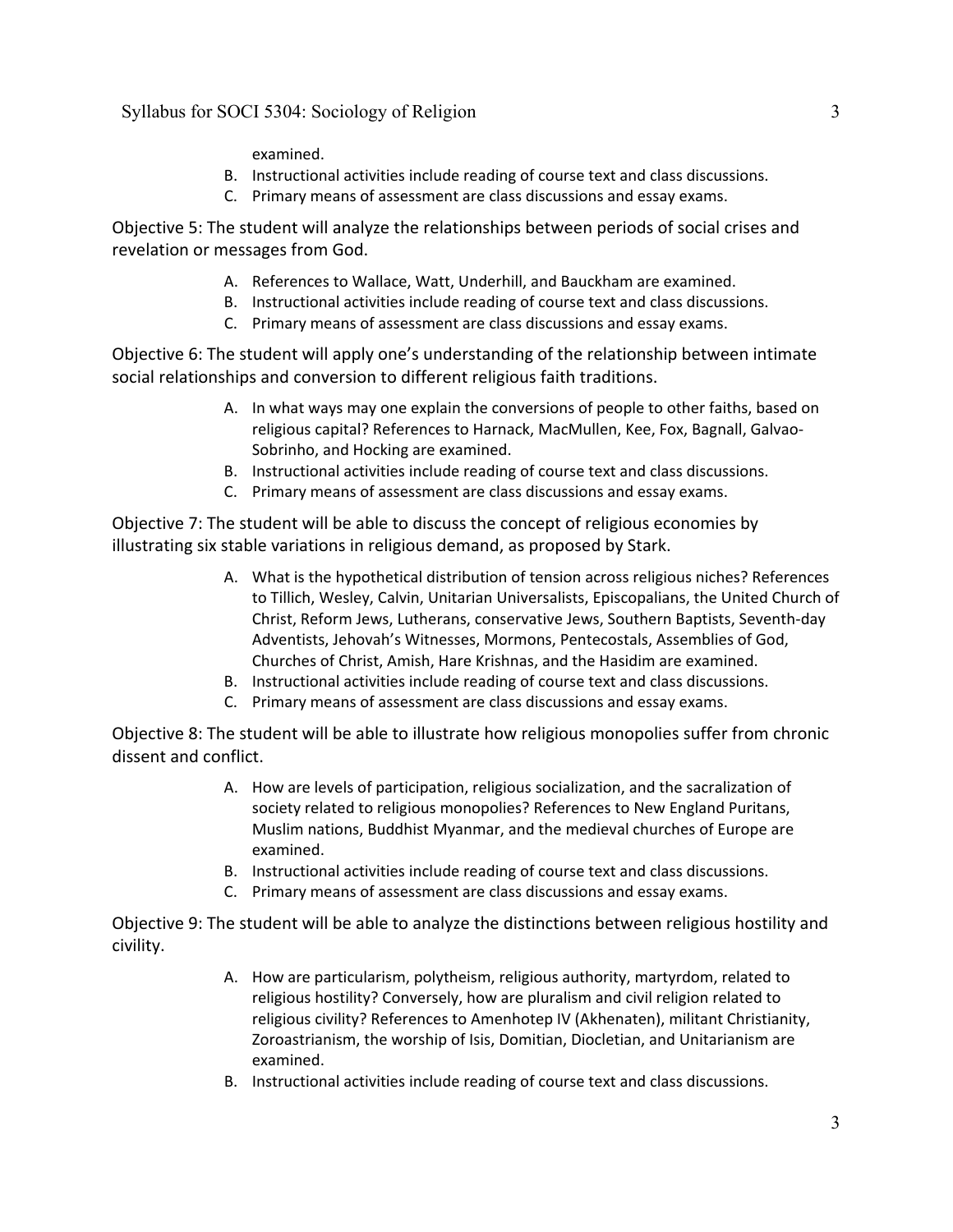C. Primary means of assessment are class discussions and essay exams.

Objective 10: The student will summarize and critique five academic articles relating to the modern study of the sociology of religion.

- A. How are concepts of sacred time, sacrred space, religious symbol systems, and religious ritual related to an understanding of modern sociology of religion? References to van Gennep, Durkheim, Mauss, Eliade, primitive religion, archaic religion, historic religion, early modern religion, modern religion, native American sacred sites, and globalization are examined.
- B. Instructional activities include reading of published academic articles.
- C. Primary means of assessment are article summaries and essay exams.

#### **Required Reading and Textbook**

Barth, Christine. 2013. "*In Illo Tempore*, at the Center of the World: Mircea Eliade and Religious Studies' Concepts of Sacred Time and Space." *Historical Social Research* 38(3):59–75.

- Bellah, Robert N. 1964. "Religious Evolution." *American Sociological Review* 29(3):358– 74.
- Harjo, Suzan S. 2013. "Threatened and Damaged: Protecting Sacred Places." *Expedition* 55(3):12–17.
- Parvez, Z. F. 2017. "Toward a Global Sociology of Religion." *Teaching Sociology* 45(4):313–23.
- Stark, Rodney. 2017. *Why God? Explaining Religious Phenomena*. West Conshohocken, PA: Templeton.
- Thomassen, Bjørn. 2016. "The hidden Battle that shaped the history of Sociology: Arnold van Gennep Contra Emile Durkheim." *Journal of Classical Sociology* 16(2):173–95.

#### **COURSE REQUIREMENTS**

#### Class Participation (300 points)

Students are expected to participate in class discussions, indicating an understanding of the reading material and how to apply it. Students are to read assigned material before class. Students earn a point for each of two questions that are posted by the instructor. The student earns 0-2 points on each class day (total of 6 days), which correspond to the following grade:

| Points | Grade | Points | Grade |
|--------|-------|--------|-------|
| 12     | 300   | 6      | 150   |
| 11     | 275   | 5      | 125   |
| 10     | 250   |        | 100   |
| 9      | 225   | 3      | 75    |
| 8      | 200   | 2      | 50    |
|        | 175   |        | 25    |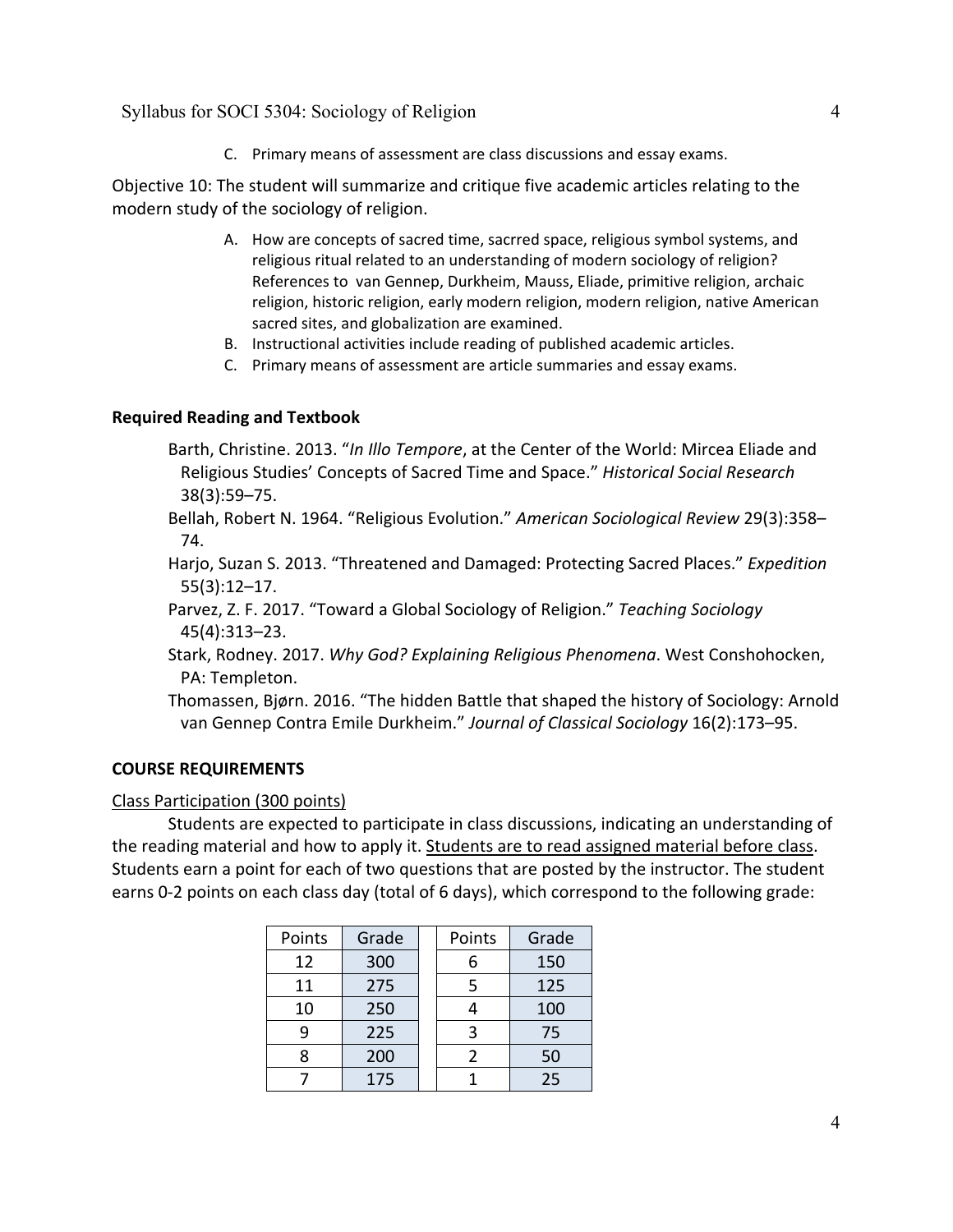The student answers two questions that are posed by the instructor, under Discussions in Canvas. There will be a separate post from the student for each of the two questions posed by the instructor. The student must post an answer to each of the two questions by Wednesday at 11:59 p.m. The student is not to quote or cite sources. All information is from the course textbook. Extra credit is given for students who comment or reply to other students' posts.

**NOTE:** Graduate students are allowed one absence from class with resulting deficiencies in class participation points. If the graduate student misses 2 classes, then the final course grade is lowered one letter grade. *For example, Shirley has missed 2 classes without posting discussions. Although her final letter grade is a B, this letter grade will be lowered to a C, because she is only allowed one missed class. Also, w*hen students (or the instructor) respond in some way to your posts, you are required to read their posts and reply to them in some way that is meaningful. Failure to respond to such posts result in a docking of 1 point per question originally posted by the instructor. For example, if you post an answer to each of the two questions posted by your instructor, you would receive 2 points for that week. However, should a student (or instructor) comment or respond to your post, you are required to respond to that student. Failure to respond to students for one question would result in a point being deducted, and failure to respond to students for the other question would also result in a point being deducted. All replies to others must be submitted by Friday of each week at 11:59 p.m. *The following is an illustration of this point: John posts a reply to the instructor's first question. He then posts a reply to the instructor's second question. Mary comments on his first post, and the instructor asks a question about his second post. John, however, ignores Mary's and the instructor's posts. John therefore has earned 0 points for the week.*

**NOTE TO STUDENTS WHO REPLY:** When replying to a student who has posted an answer, comment on whether their post appears to be accurate based on assigned reading for that week. A student may misunderstand the instructor's question, or may have failed to provide an accurate answer. This student may benefit from any comments regarding acceptable answers to questions. You may also ask pertinent questions regarding a student's post.

#### Article Summaries and Critiques (300 points)

Students will read five assigned articles in the Course Calendar, providing a one-page summary and critique of their content. Each summary will have a header with the student's name. The summary will be double-spaced, with some paragraphs. Each summary is submitted by attaching it to an email on Canvas. The due date for each summary is indicated in the Course Calendar. Points are awarded for the number of article summaries submitted, as follows:

| # of Summaires | Grade |
|----------------|-------|
|                | 300   |
|                | 240   |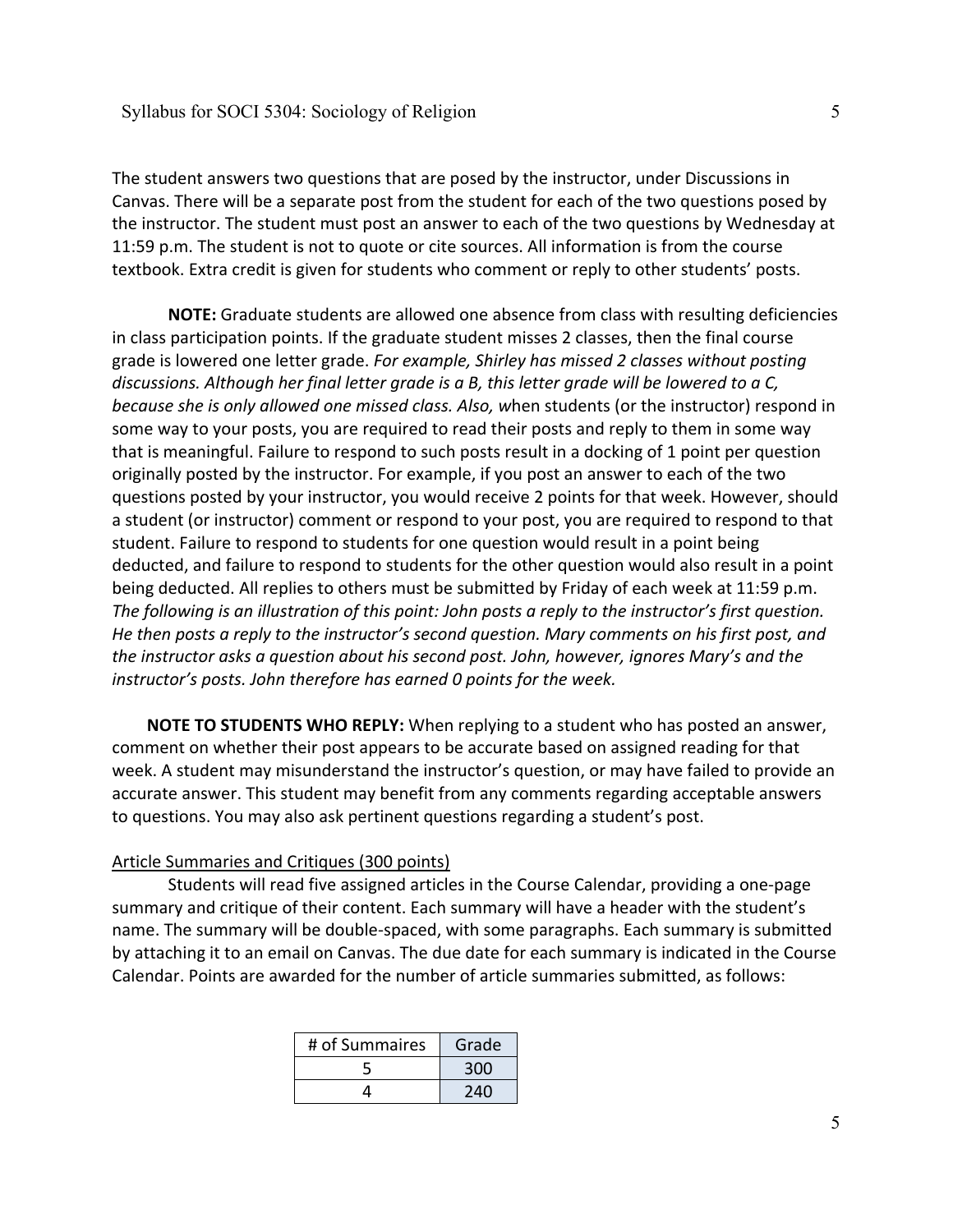| 180 |
|-----|
| 120 |
| 60  |

## Exams (400 points)

The student will submit two exams, a mid-term and a final. The exams are "take-home" exams in that the student has a few days to answer the questions that are presented. Students type on a Microsoft Word document and submits the exam by attaching it to an email (message in Canvas), sent to the instructor. The student uses the Word document that the instructor provides. This document contains the two questions to answer. The student simply inserts each essay below the respective questions. Each exam is valued at 200 points. Students are encouraged to review their work before submission. The mid-term exam will receive comments from the instructor and will be returned to the student. The following rubric will guide the instructor:

| <b>Qualities &amp; Criteria</b> | Poor                        | Good                    | <b>Excellent</b>        |
|---------------------------------|-----------------------------|-------------------------|-------------------------|
| Content                         | Not objective and poorly    | Mostly objective and    | Objective and           |
| <b>Elements of topics</b>       | addresses the issues.       | addresses most of the   | addresses all the       |
| to be addressed                 | Information is unnecessary  | issues. Information is  | issues. Information is  |
| Information is                  | or insufficient to discuss  | mostly necessary and    | necessary and           |
| correct                         | the issues.                 | sufficient to discuss   | sufficient to discuss   |
| Coherency<br>$\bullet$          |                             | the issues.             | the issues.             |
|                                 |                             |                         |                         |
| (Weight: 70%)                   | $(0-109 \text{ pts})$       | $(110-131 \text{ pts})$ | $(132-140 \text{ pts})$ |
| <b>Quality of Writing</b>       | Poorly written and          | Mostly well-written,    | Well-written, without   |
| Clarity                         | contains flagrant spelling  | without egregious       | egregious spelling or   |
| Grammar and                     | and grammatical errors.     | spelling or             | grammatical errors.     |
| English usage                   | Poorly organized, lacks     | grammatical errors.     | Well organized, clear,  |
| Organization and                | clarity, and is incoherent. | Organized, clear, and   | and ideas are           |
| coherence                       |                             | ideas are presented in  | presented in coherent   |
|                                 |                             | coherent ways.          | ways.                   |
| (Weight: 30%)                   | $(0-40 \text{ pts})$        | $(41-55 \text{ pts})$   | $(56-60 \text{ pts})$   |

A few days before each exam (mid-term and final), the instructor will provide students with two exam questions. This practice provides the student with a few days' worth of preparation and composition.

**NOTE:** Graduate students are expected to have adequate knowledge of the essentials of grammar, writing style, and essay organization in accordance with writing manuals. If the student does *not* have adequate knowledge in these areas, then the purchase and use of additional books are highly recommended. The University Writing Center is also available to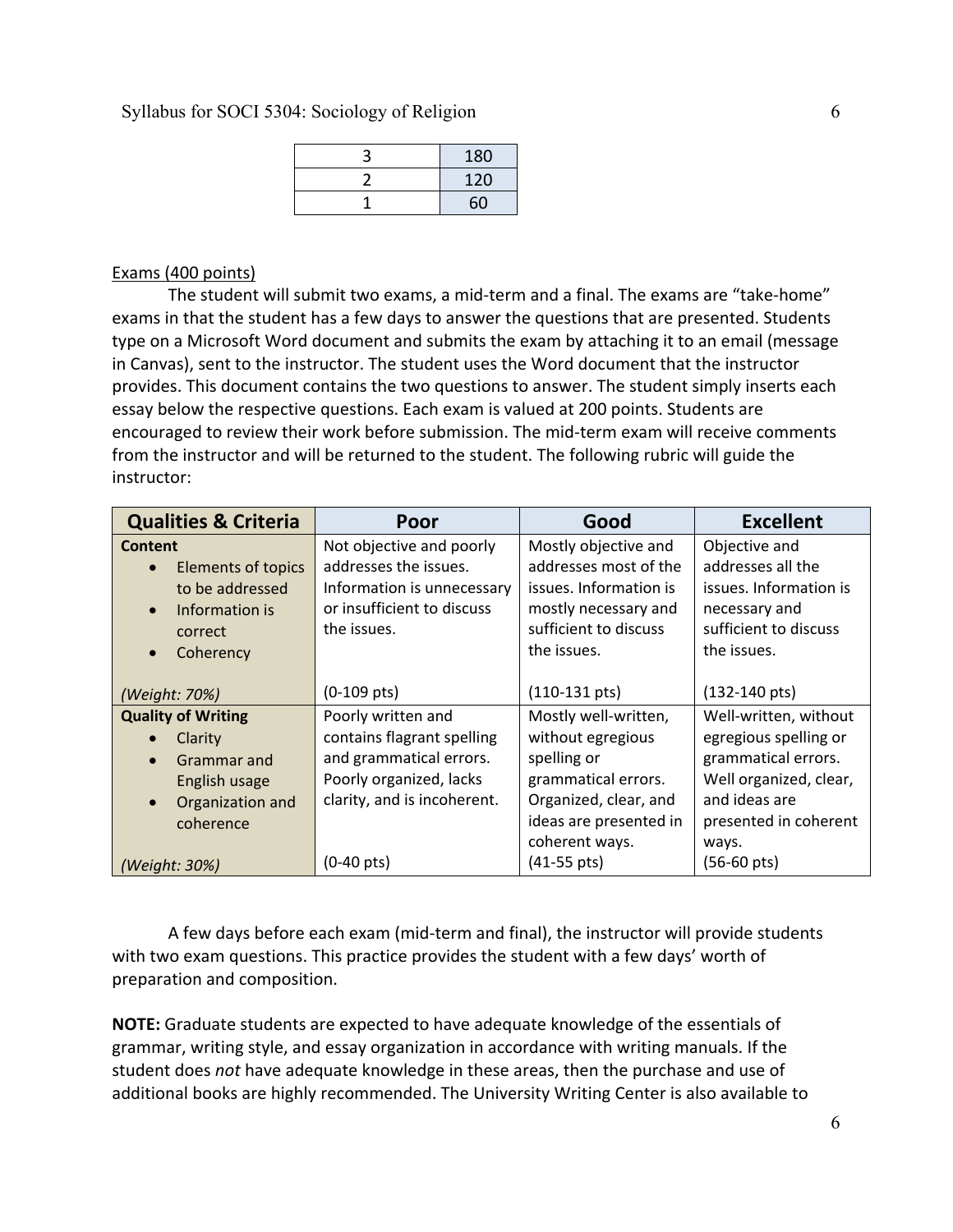students. Failure to provide written work in accordance with the essentials of acceptable, English writing style will result in poor grades. Examples of non-standard English usage include, among other things, sentence fragments, run-ons, dangling modifiers, lack of agreement between pronouns and their antecedents or subjects and verbs, bulleted items, slashes, flagrant misuse of punctuation, slang or abbreviated expressions, "etc." or "*et cetera*," and excessive use of metaphorical language. In Canvas under Modules, there is a Power Point on "Typical Problems with Essay Exams." Students should review this Power Point.

**How to Submit Exams**: Students shall use Times New Roman 12 point, double-spaced. Neither citations nor quotations are expected. Students attach their Word documents to a message in Canvas and sends them to the instructor. Both essay questions are included on the one document.

## Academic Integrity Requirement

During the first week of class, the student is to read the section in the syllabus on Academic Integrity and the link provided in that section regarding plagiarism. Students must acknowledge having read the document (in Canvas, under Modules) pertaining to Academic Integrity and send a message in Canvas to the instructor that they understand Academic Integrity and its provisions. **NOTE: Students will not be allowed to continue in the course without notifying the instructor of their comprehension of this material.** Examples of academic dishonesty in this course might be having someone do the student's work, plagiarizing from internet sites, or plagiarizing from Discussion posts.

#### **Grading Criteria Rubric and Conversion**

#### Grading Matrix

|                                    | Points |
|------------------------------------|--------|
| Exams (2 $@$ 200)                  | 400    |
| <b>Class Participation</b>         | 300    |
| Article Summaries & Critiques      | 300    |
| <b>Academic Integrity Document</b> |        |
| Total:                             | 1000   |

### Conversion to Course Letter Grade

| Points         | ℅          | Grade |
|----------------|------------|-------|
| $900 - 1000$   | $90 - 100$ |       |
| 899<br>$800 -$ | $80 - 89$  | В     |
| 700 - 799      | $70 - 79$  |       |
| 600<br>699     | $60 - 69$  | D     |
| 599            | $0 - 59$   |       |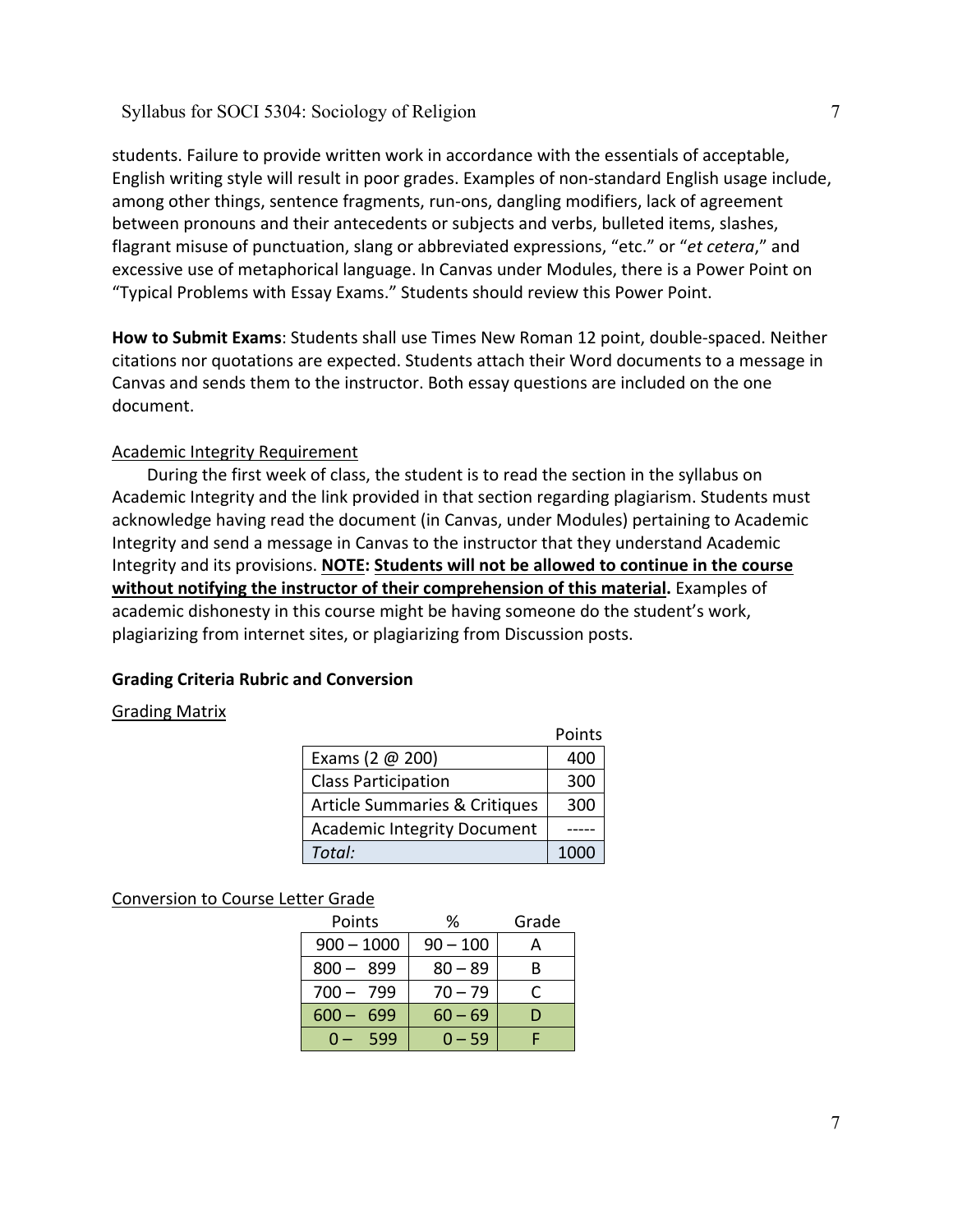#### **Posting of Grades**

Points for discussion posts (class participation) and article summaries are tallied at the end of the term. Students may ascertain their progress in these two areas by simply reviewing their own submissions, For example, if the student could earn 6 discussion points after the third week of class**,** having successfully submitted posts to two questions per week, but instead has only submitted posts for two weeks, then that student has earned 4 discussion points. The student has only to review their posts to remember what they have submitted. Similarly, if the student could earn 180 points for article summaries after the due dates, but instead has only submitted 2 article summaries for that period of time, then that student has earned 120 points. At the end of term, the instructor will count the requisite discussion or article summaries points, convert them to a grade, and enter those grades in Canvas for the student to view.

Grading for exams is posted in Canvas in one week after the exam is taken. The instructor will provide comments on the exam, along with the numerical grade for each of the two essays. The comments from the mid-term exam should be read and evaluated by students so that they can improve their skills in taking exams (for example, for the final exam).

Extra credit is awarded to students who comment or ask questions regarding other students' discussion posts. If a student's final grade approaches a higher letter grade, and if that student has submitted posts regarding other students' posts, then the instructor may award that student with the higher letter grade. *For example, Veronica has submitted two discussion posts each week for the entire term. She has responded to other students' questions regarding her posts, but she has also commented on other students' posts herself. Her final, numerical grade is 78, which is a letter grade of C. However, the instructor has recognized Veronica's extra work that was not required, and has awarded her extra credit in the amount of 2 final grade points. The instructor therefore posts a grade of B in Warrior Web.*

#### **Grading Policies**

As a rule, make-up work for exams is not offered. *The mid-term exam may be made up with instructor approval; however, in no instance will that make-up be given later than one week from the original exam date*. *To be considered as a prospect for making up the mid-term exam, the student must contact the instructor within 24 hours of having missed the exam for purposes of making it up*. The final course grade will be posted within a few days of the final exam; therefore, *no incompletes will be awarded for this course*. If students foresee that they will be unable to complete the course, then they should either drop the course or accept the posted grade.

If students foresee that their scores in class participation, article summaries, or exams are unacceptable, they may wish to drop the course. Absences for any reasons, including medical, cannot be used to exempt one from the requirements of the course. For example, students may inform the instructor that they will not or did not attend class(es) for some reason. While the instructor appreciates the information about absences, students should not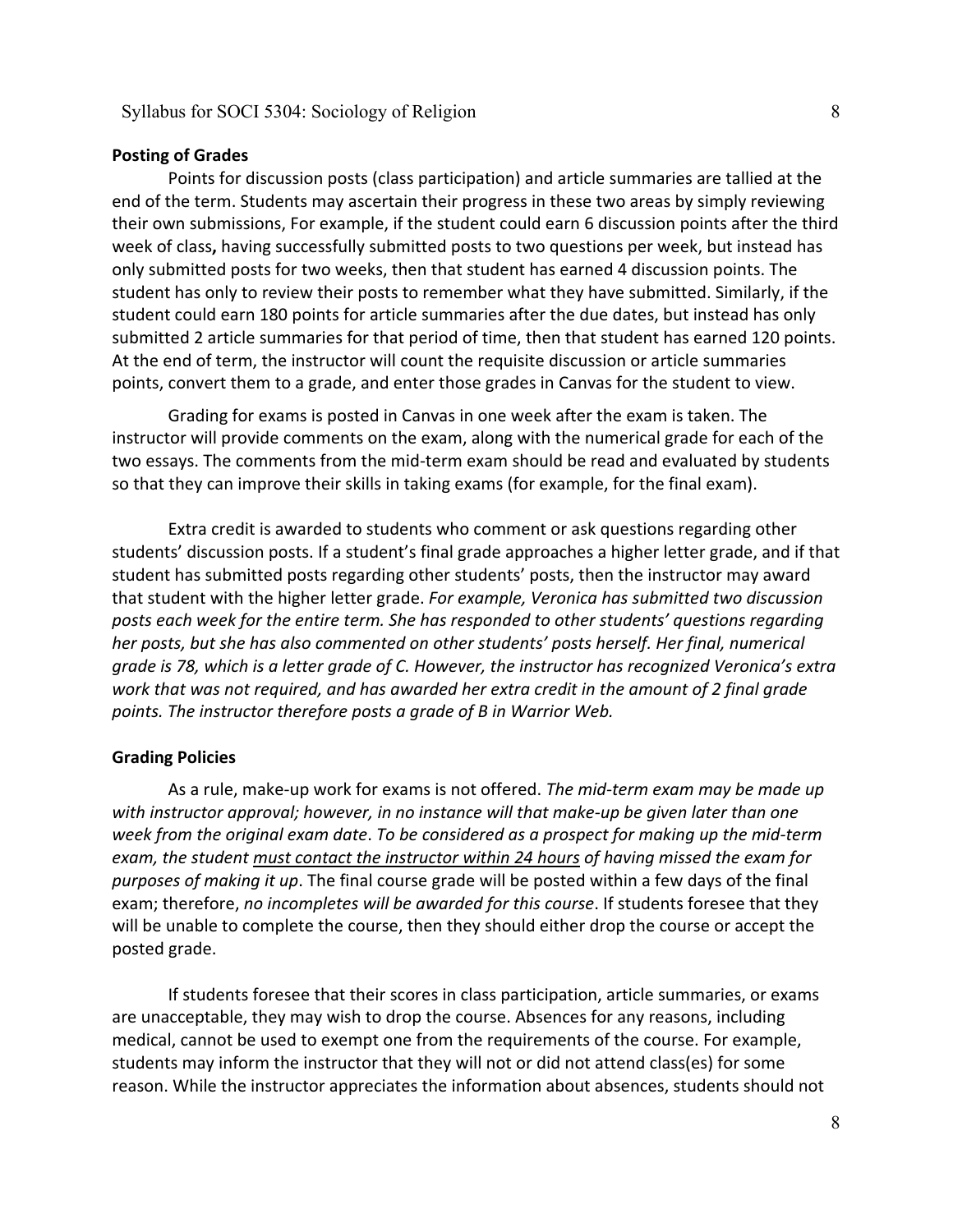expect that they will be afforded leniency or a recalculation of grades based on this information. All students in a class must be treated fairly and equally. If students foresee that they will be unable to earn the grade they desire, then they should either drop the course or accept the posted grade.

## **COURSE OUTLINE AND CALENDAR**

## **Complete Course Calendar**

| Date            | <b>Topic</b>                                                                                        | Readings                                                                                                                                                                                                                        | <b>Assignments Due</b>                                                                                                                                                                                                                                                                                                                  |
|-----------------|-----------------------------------------------------------------------------------------------------|---------------------------------------------------------------------------------------------------------------------------------------------------------------------------------------------------------------------------------|-----------------------------------------------------------------------------------------------------------------------------------------------------------------------------------------------------------------------------------------------------------------------------------------------------------------------------------------|
| Week of<br>6/6  | <b>Course Requirements</b>                                                                          | Syllabus                                                                                                                                                                                                                        | 2 discussion posts due before<br>midnight on 6/8                                                                                                                                                                                                                                                                                        |
|                 | Academic Integrity                                                                                  | Academic Integrity document (in<br>Modules in Canvas) and plagiarism<br>readings (in syllabus)                                                                                                                                  | Academic Integrity<br>acknowledgement due before                                                                                                                                                                                                                                                                                        |
|                 | Discipline of<br><b>Religious Studies</b>                                                           | Power Points on Religious Studies,<br>Religious Populations, Religion in<br>Istanbul, Levels of Tolerance                                                                                                                       | midnight on 6/10                                                                                                                                                                                                                                                                                                                        |
| Week of<br>6/13 | Introduction<br><b>Elements of Faith</b><br>Globalization                                           | Introduction and Ch 1<br>Article 1: Parvez, Z. F. "Toward a<br>Global Sociology of Religion." (In<br>Canvas, under Modules, read Parvez<br>2017.                                                                                | 2 discussion posts due before<br>midnight on 6/15<br>Article 1 Summary is due by<br>midnight on 6/17<br>NOTE: Course objectives 1, 2, 3<br>and 10 are addressed.                                                                                                                                                                        |
| Week of<br>6/20 | Monotheism and<br>Morality<br>Religious Experience<br>and Revelation<br>Sacred Time<br>Sacred Space | Chs $2-3$<br>Article 2: Barth, C. "In Illo Tempore, at<br>the Center of the World: Mircea Eliade<br>and Religious Studies' Concepts of<br>Sacred Time and Space." (In Canvas,<br>under Modules, read Barth 2013, pp<br>$59-65.$ | 2 discussion posts due before<br>midnight on 6/22<br>Article 2 Summary is due by<br>midnight on 6/24<br>NOTE: Course objectives 4, 5,<br>and 10 are addressed.                                                                                                                                                                          |
| Week of<br>6/27 | <b>Religious Movements</b><br>Religious Symbol<br>Systems                                           | Ch <sub>4</sub><br>Article 3: Bellah, R. N. "Religious<br>Evolution." (In Canvas, under Modules,<br>read Bellah 1964.)                                                                                                          | 2 discussion posts due before<br>midnight on 6/29<br>Article 3 Summary is due by<br>midnight on 7/1<br>NOTE: During the week, the<br>mid-term exam questions are<br>sent to students through<br>message feature of Canvas. The<br>exam is also posted under<br>Modules in Canvas.<br>NOTE: Course objectives 6 and<br>10 are addressed. |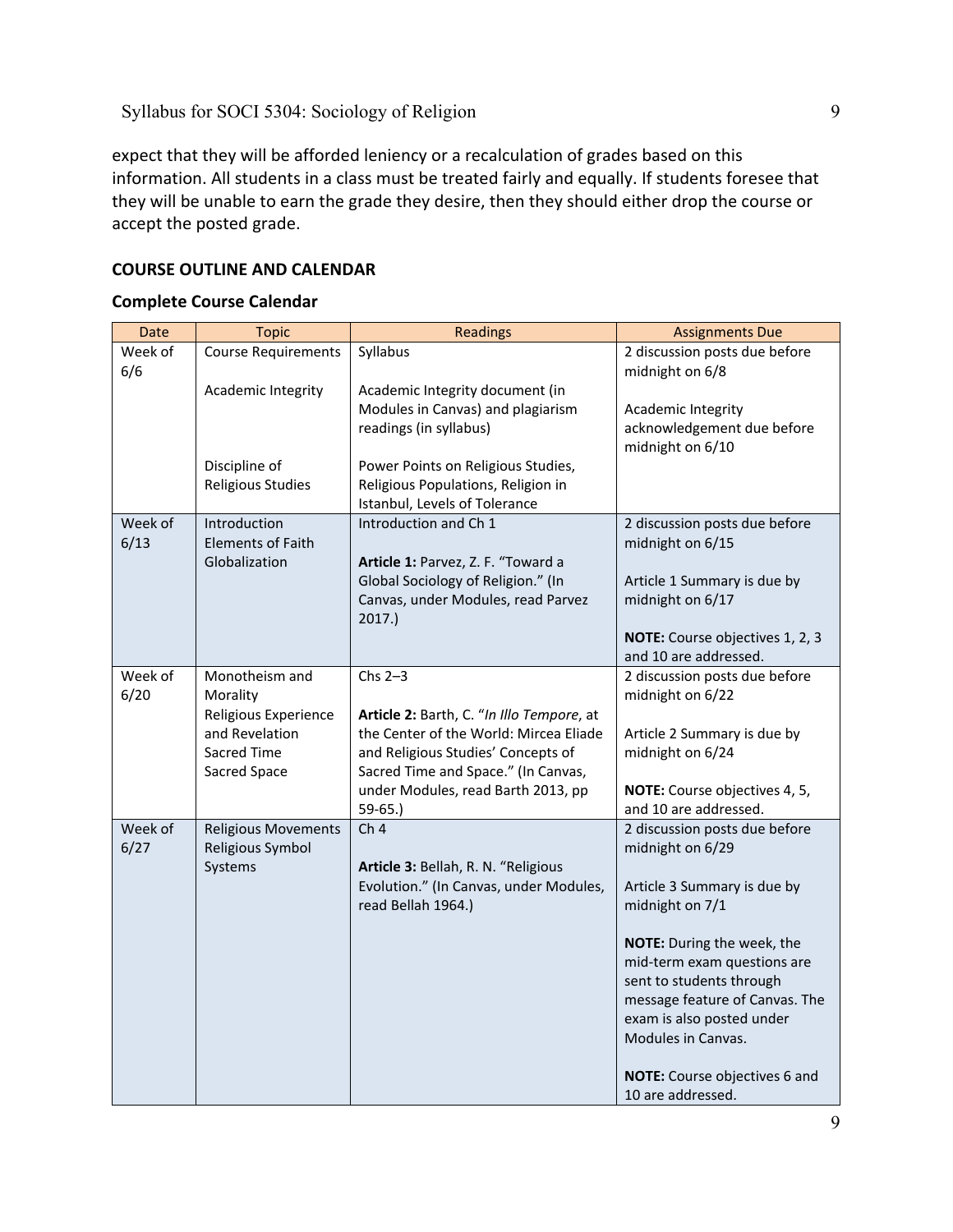| Week of<br>7/4  | Mid-term exam                                                                                  |                                                                                                                                                                                                                         | Mid-term exam due by midnight<br>on 7/8                                                                                                                                                                                                                                                                                                                 |
|-----------------|------------------------------------------------------------------------------------------------|-------------------------------------------------------------------------------------------------------------------------------------------------------------------------------------------------------------------------|---------------------------------------------------------------------------------------------------------------------------------------------------------------------------------------------------------------------------------------------------------------------------------------------------------------------------------------------------------|
| Week of<br>7/11 | <b>Church and Sect</b><br>Ecclesiastical<br>Influences<br>Van Gennep's<br>Critique of Durkheim | $Chs$ 5-6<br>Article 4: Thomassen, B. "The Hidden<br>Battle that Shaped the History of<br>Sociology: Arnold van Gennep Contra<br>Emile Durkheim." (In Canvas, under<br>Modules, read Thomassen 2016, pp<br>$173 - 183.$ | <b>NOTE:</b> Comments and exam<br>grades returned to student<br>through message feature of<br>Canvas, along with comments<br>regarding course progress in<br>discussion posts and RCs<br>2 discussion posts due before<br>midnight on 7/13<br>Article 4 Summary is due by<br>midnight on 7/15<br>NOTE: Course objectives 7, 8,<br>and 10 are addressed. |
| Week of<br>7/18 | <b>Hostility and Civility</b><br>Native American<br><b>Sacred Sites</b>                        | Ch <sub>7</sub><br>Article 5: Harjo, S. S. "Threatened and<br>Damaged: Protecting Sacred Places."<br>(In Canvas, under Modules, read Harjo<br>2013.                                                                     | 2 discussion posts due before<br>midnight on 7/20<br>Article 5 Summary is due by<br>midnight on 7/22<br>NOTE: During the week, the<br>final exam questions are sent to<br>students through message<br>feature of Canvas. The exam is<br>also posted under Modules in<br>Canvas.<br>NOTE: Course objectives 9 and<br>10 are addressed.                   |
| Week of<br>7/25 | <b>Final exam</b>                                                                              |                                                                                                                                                                                                                         | Final exam due by midnight on<br>7/29                                                                                                                                                                                                                                                                                                                   |

## **Important University Dates**

Click on the following link: [21-22Academic-Calendar.pdf \(tamuct.edu\)](https://www.tamuct.edu/registrar/docs/21-22Academic-Calendar.pdf)

## **TECHNOLOGY REQUIREMENTS AND SUPPORT**

## **Technology Requirements**

This course will use the A&M-Central Texas Instructure Canvas learning management system. **We strongly recommend the latest versions of Chrome or Firefox browsers. Canvas no longer supports any version of Internet Explorer.**

Logon to A&M-Central Texas Canvas [https://tamuct.instructure.com/] or access Canvas through the TAMUCT Online link in myCT [https://tamuct.onecampus.com/]. You will log in through our Microsoft portal.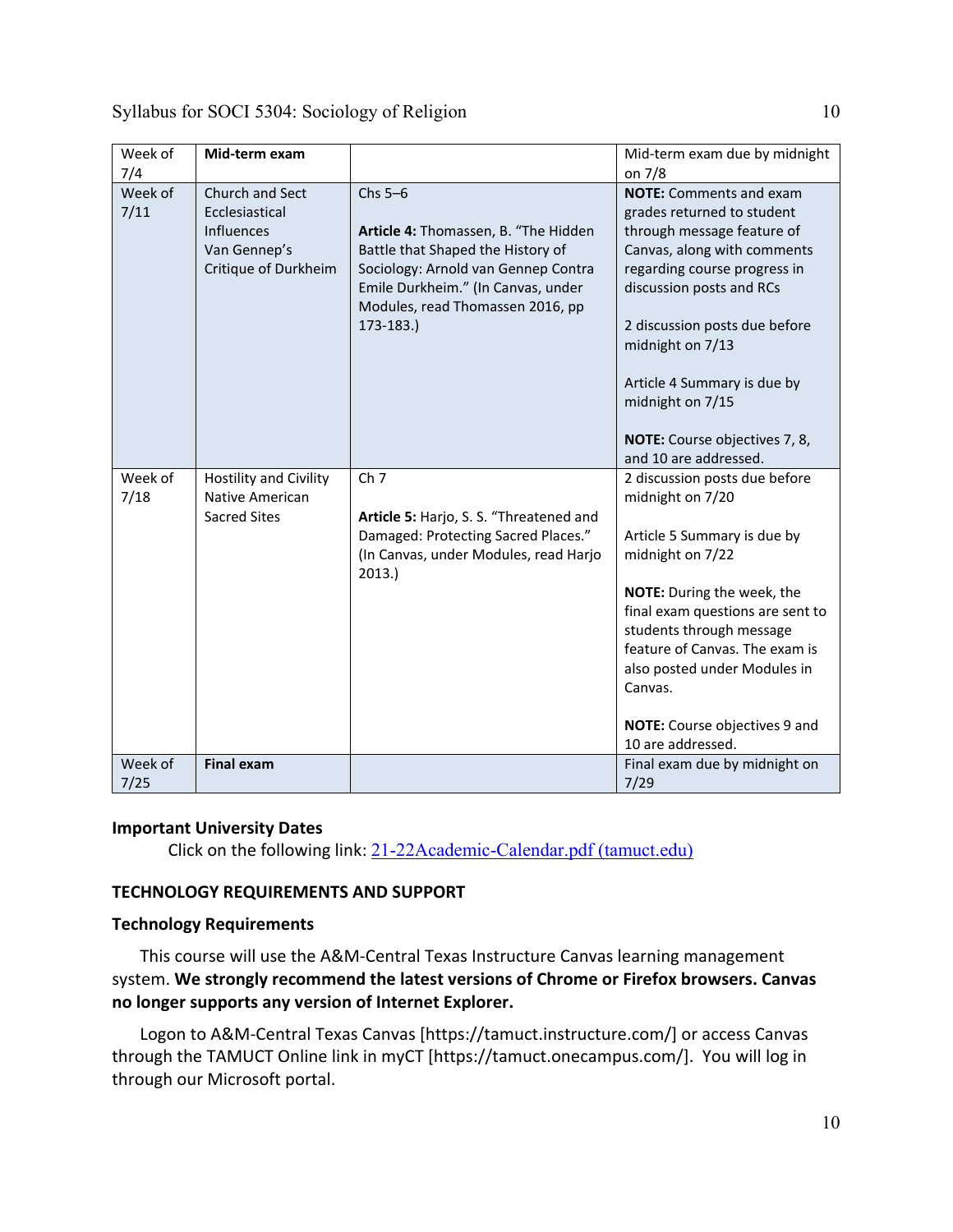Username: Your MyCT email address. Password: Your MyCT password

### **Canvas Support**

Use the Canvas Help link, located at the bottom of the left-hand menu, for issues with Canvas. You can select "Chat with Canvas Support," submit a support request through "Report a Problem," or call the Canvas support line: 1-844-757-0953.

For issues related to course content and requirements, contact your instructor.

### **Online Proctored Testing**

A&M-Central Texas uses Proctorio for online identity verification and proctored testing. This service is provided at no direct cost to students. If the course requires identity verification or proctored testing, the technology requirements are: Any computer meeting the minimum computing requirements, plus web camera, speaker, and microphone (or headset). Proctorio also requires the Chrome web browser with their custom plug in.

## **Other Technology Support**

For log-in problems, students should contact Help Desk Central, 24 hours a day, 7 days a week:

Email: [helpdesk@tamu.edu](mailto:helpdesk@tamu.edu) Phone: (254) 519-5466 [Web Chat:](http://hdc.tamu.edu/) [http://hdc.tamu.edu] *Please let the support technician know you are an A&M-Central Texas student.*

## **UNIVERSITY RESOURCES, PROCEDURES, AND GUIDELINES**

#### **Drop Policy**

If you discover that you need to drop this class, you must complete the [Drop Request](https://federation.ngwebsolutions.com/sp/startSSO.ping?PartnerIdpId=https://eis-prod.ec.tamuct.edu:443/samlsso&SpSessionAuthnAdapterId=tamuctDF&TargetResource=https%3a%2f%2fdynamicforms.ngwebsolutions.com%2fSubmit%2fStart%2f53b8369e-0502-4f36-be43-f02a4202f612) Dynamic Form through Warrior Web.

[https://federation.ngwebsolutions.com/sp/startSSO.ping?PartnerIdpId=https://eisprod.ec.tamuct.edu:443/samlsso&SpSessionAuthnAdapterId=tamuctDF&TargetResource=https%3a %2f%2fdynamicforms.ngwebsolutions.com%2fSubmit%2fStart%2f53b8369e-0502-4f36-be43 f02a4202f612].

Faculty cannot drop students; this is always the responsibility of the student. The Registrar's Office will provide a deadline on the Academic Calendar for which the form must be completed. Once you submit the completed form to the Registrar's Office, you must go into Warrior Web and confirm that you are no longer enrolled. If you still show as enrolled, FOLLOW-UP with the Registrar's Office immediately. You are to attend class until the procedure is complete to avoid penalty for absence. Should you miss the drop deadline or fail to follow the procedure, you will receive an F in the course, which may affect your financial aid and/or VA educational benefits.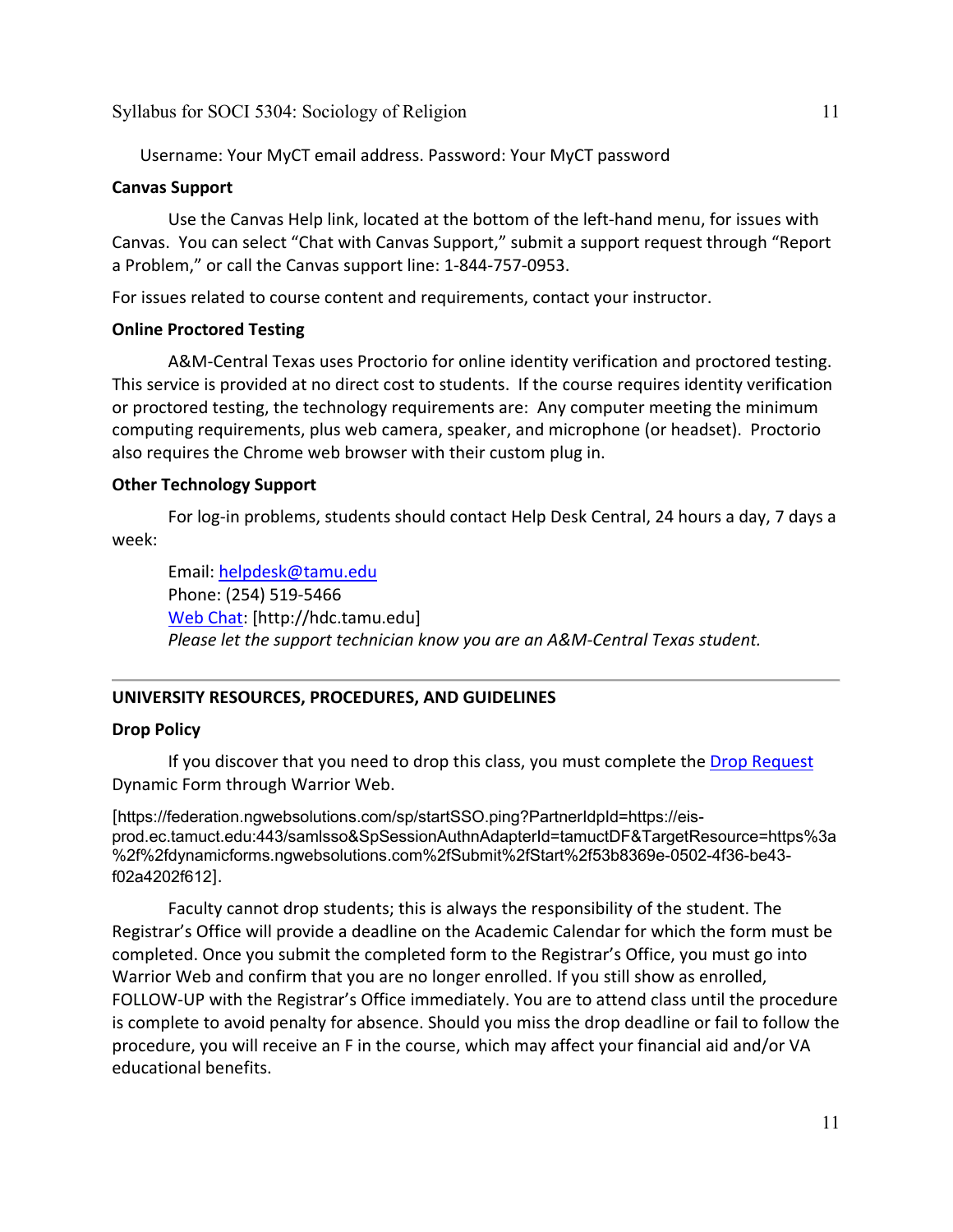#### **Academic Integrity**

Texas A&M University-Central Texas values the integrity of the academic enterprise and strives for the highest standards of academic conduct. A&M-Central Texas expects its students, faculty, and staff to support the adherence to high standards of personal and scholarly conduct to preserve the honor and integrity of the creative community. Any deviation by students from this expectation may result in a failing grade for the assignment and potentially a failing grade for the course. All academic misconduct concerns will be referred to the Office of Student Conduct. When in doubt on collaboration, citation, or any issue, please contact your instructor before taking a course of action.

For more [information](https://nam04.safelinks.protection.outlook.com/?url=https%3A%2F%2Fwww.tamuct.edu%2Fstudent-affairs%2Fstudent-conduct.html&data=04%7C01%7Clisa.bunkowski%40tamuct.edu%7Ccfb6e486f24745f53e1a08d910055cb2%7C9eed4e3000f744849ff193ad8005acec%7C0%7C0%7C637558437485252160%7CUnknown%7CTWFpbGZsb3d8eyJWIjoiMC4wLjAwMDAiLCJQIjoiV2luMzIiLCJBTiI6Ik1haWwiLCJXVCI6Mn0%3D%7C1000&sdata=yjftDEVHvLX%2FhM%2FcFU0B99krV1RgEWR%2BJ%2BhvtoR6TYk%3D&reserved=0) regarding the Student Conduct process, [https://www.tamuct.edu/student-affairs/student-conduct.html].

If you know of potential honor violations by other students, you may [submit](https://nam04.safelinks.protection.outlook.com/?url=https%3A%2F%2Fcm.maxient.com%2Freportingform.php%3FTAMUCentralTexas%26layout_id%3D0&data=04%7C01%7Clisa.bunkowski%40tamuct.edu%7Ccfb6e486f24745f53e1a08d910055cb2%7C9eed4e3000f744849ff193ad8005acec%7C0%7C0%7C637558437485262157%7CUnknown%7CTWFpbGZsb3d8eyJWIjoiMC4wLjAwMDAiLCJQIjoiV2luMzIiLCJBTiI6Ik1haWwiLCJXVCI6Mn0%3D%7C1000&sdata=CXGkOa6uPDPX1IMZ87z3aZDq2n91xfHKu4MMS43Ejjk%3D&reserved=0) a report, [https://cm.maxient.com/reportingform.php?TAMUCentralTexas&layout\_id=0].

### **Academic Accommodations**

At Texas A&M University-Central Texas, we value an inclusive learning environment where every student has an equal chance to succeed and has the right to a barrier-free education. The Warrior Center for Student Success, Equity and Inclusion is responsible for ensuring that students with a disability receive equal access to the university's programs, services and activities. If you believe you have a disability requiring reasonable accommodations, please contact the Office of Access and Inclusion, WH-212; or call (254) 501- 5836. Any information you provide is private and confidential and will be treated as such.

For more information, please visit our **Access & Inclusion Canvas page (log-in required)** [https://tamuct.instructure.com/courses/717]

### **Important information for Pregnant and/or Parenting Students**

Texas A&M University-Central Texas supports students who are pregnant and/or parenting. In accordance with requirements of Title IX and related guidance from US Department of Education's Office of Civil Rights, the Dean of Student Affairs' Office can assist students who are pregnant and/or parenting in seeking accommodations related to pregnancy and/or parenting. Students should seek out assistance as early in the pregnancy as possible. For more information, please visit [Student Affairs](https://www.tamuct.edu/student-affairs/pregnant-and-parenting-students.html) [https://www.tamuct.edu/studentaffairs/pregnant-and-parenting-students.html]. Students may also contact the institution's Title IX Coordinator. If you would like to read more about these [requirements and guidelines](http://www2.ed.gov/about/offices/list/ocr/docs/pregnancy.pdf) online, please visit the website [http://www2.ed.gov/about/offices/list/ocr/docs/pregnancy.pdf].

Title IX of the Education Amendments Act of 1972 prohibits discrimination on the basis of sex and gender–including pregnancy, parenting, and all related conditions. A&M-Central Texas is able to provide flexible and individualized reasonable accommodation to pregnant and parenting students. All pregnant and parenting students should contact the Associate Dean in the Division of Student Affairs at (254) 501-5909 to seek out assistance. Students may also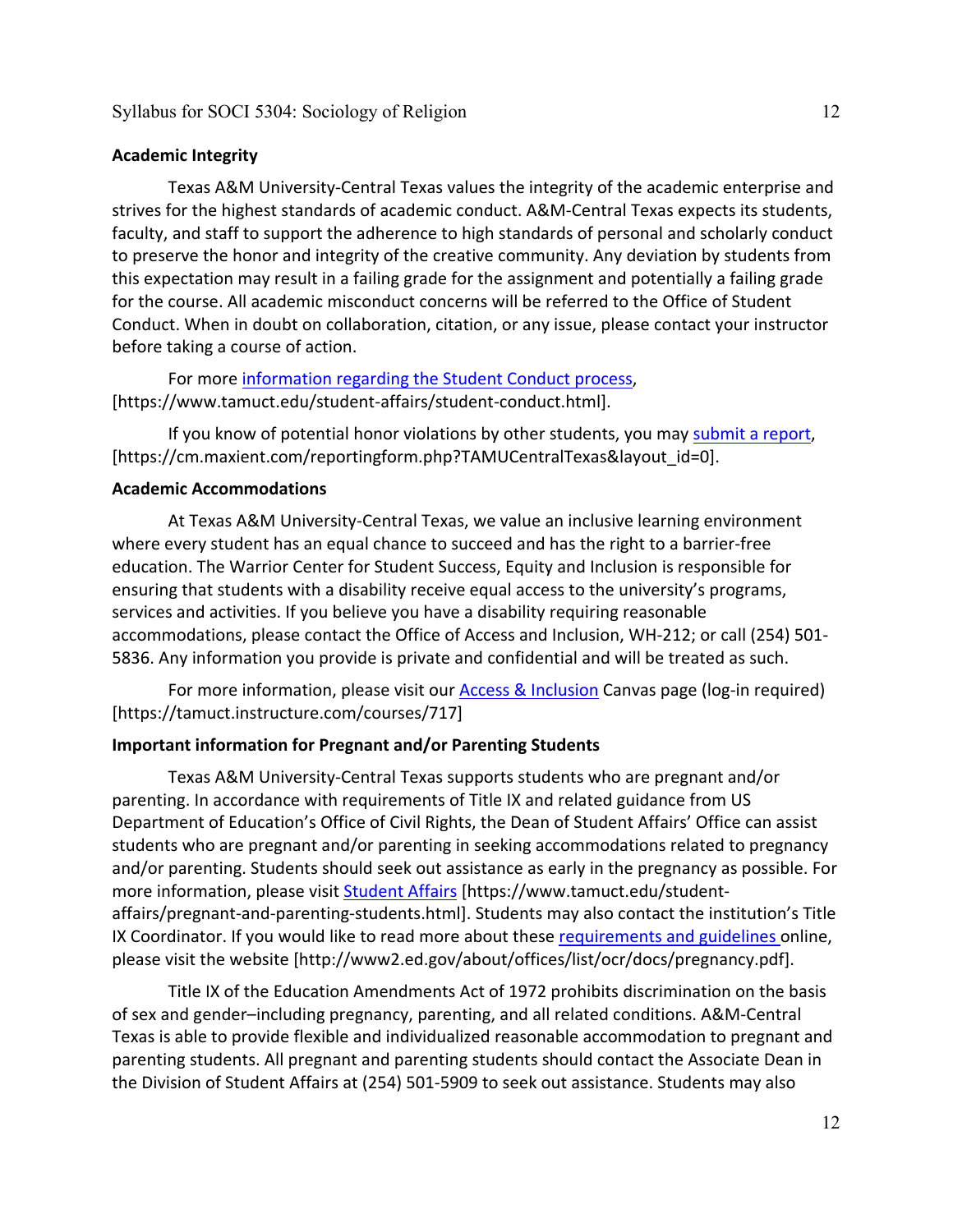#### contact the University's Title IX Coordinator.

#### **Tutoring**

Tutoring is available to all A&M-Central Texas students, both virtually and in-person. Student success coaching is available online upon request. If you have a question, are interested in becoming a tutor, or in need of success coaching contact the Warrior Center for Student Success, Equity and Inclusion at (254) 501-5836, visit the Warrior Center at 212 Warrior Hall, or by emailing [WarriorCenter@tamuct.edu.](mailto:WarriorCenter@tamuct.edu) To schedule tutoring sessions and view tutor availability, please visit Tutor [Matching](https://tutormatchingservice.com/TAMUCT) Services [https://tutormatchingservice.com/TAMUCT] or visit the Tutoring Center in 111 Warrior Hall.

Chat live with a remote tutor 24/7 for almost any subject from on your computer! Tutor.com is an online tutoring platform that enables A&M-Central Texas students to log in and receive online tutoring support at no additional cost. This tool provides tutoring in over 40 subject areas except writing support. Access Tutor.com through Canvas.

#### **University Writing Center**

Located in Warrior Hall 416, the University Writing Center (UWC) at Texas A&M University–Central Texas (A&M–Central Texas) is a free service open to all A&M–Central Texas students. For the Summer 2022 semester, the hours of operation are from 10:00 a.m.-4:00 p.m. Monday thru Thursday in Warrior Hall 416 (with online tutoring available every hour as well) with satellite hours available online only Monday thru Thursday from 6:00-9:00 p.m. and most Saturdays from 12:00-3:00 p.m.

Tutors are prepared to help writers of all levels and abilities at any stage of the writing process. While tutors will not write, edit, or grade papers, they will assist students in developing more effective composing practices. By providing a practice audience for students' ideas and writing, our tutors highlight the ways in which they read and interpret students' texts, offering guidance and support throughout the various stages of the writing process. In addition, students may work independently in the UWC by checking out a laptop that runs the Microsoft Office suite and connects to WIFI, or by consulting our resources on writing, including all of the relevant style guides. Whether you need help brainstorming ideas, organizing an essay, proofreading, understanding proper citation practices, or just want a quiet place to work, the UWC is here to help!

Students may arrange a one-to-one session with a trained and experienced writing tutor by making an appointment via [WCOnline](https://tamuct.mywconline.com/) at [https://tamuct.mywconline.com/]. In addition, you can email Dr. Bruce Bowles Jr. at bruce.bowles@tamuct.edu if you have any questions about the UWC, need any assistance with scheduling, or would like to schedule a recurring appointment with your favorite tutor.

#### **University Library**

The University Library provides many services in support of research across campus and at a distance. We offer over 200 electronic databases containing approximately 400,000 eBooks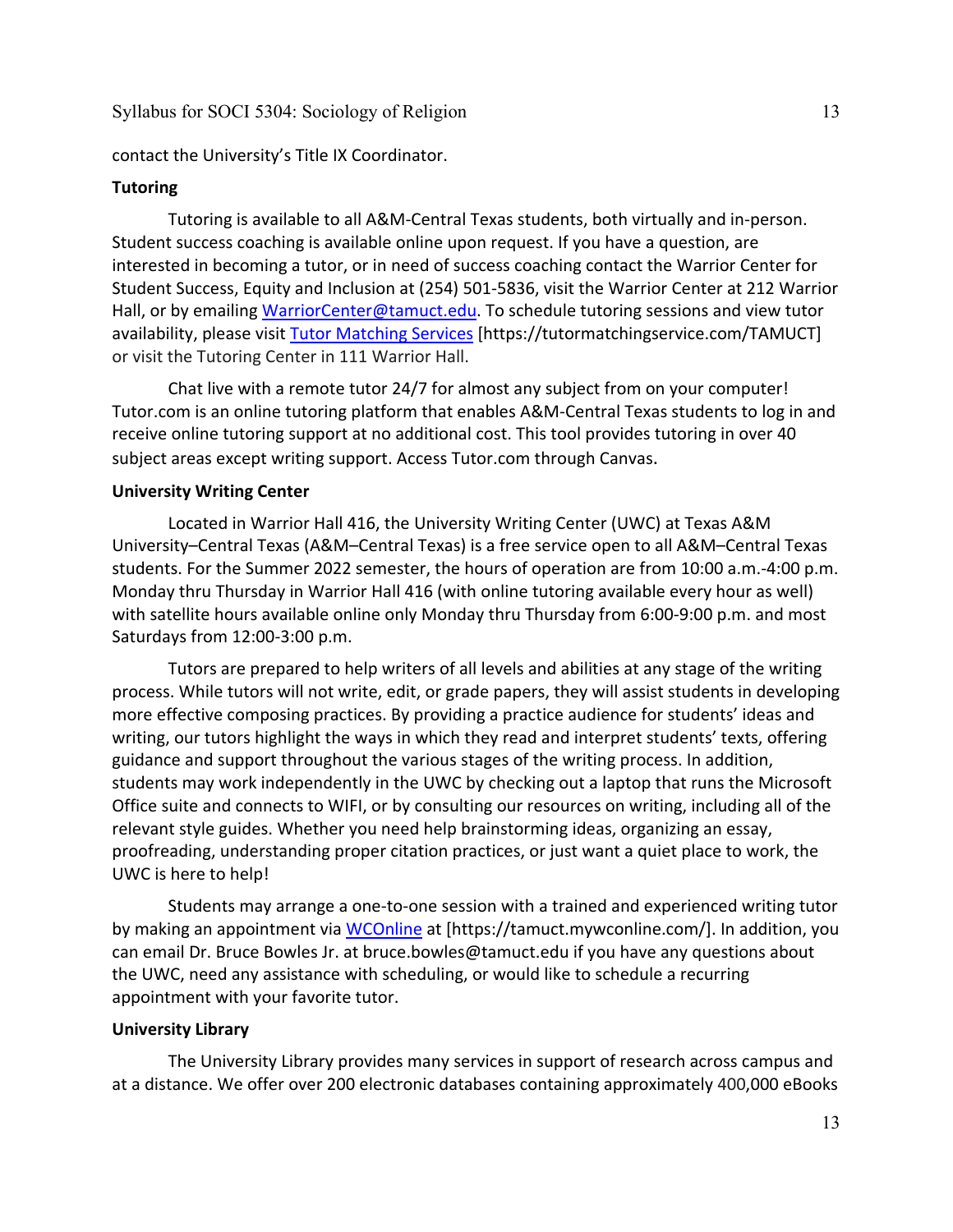and 82,000 journals, in addition to the 96,000 items in our print collection, which can be mailed to students who live more than 50 miles from campus. Research guides for each subject taught at A&M-Central Texas are available through our website to help students navigate these resources. On campus, the library offers technology including cameras, laptops, microphones, webcams, and digital sound recorders.

Research assistance from a librarian is also available 24 hours a day through our online chat service, and at the reference desk when the library is open. Research sessions can be scheduled for more comprehensive assistance, and may take place virtually through WebEx, Microsoft Teams or in-person at the library. Schedule an [appointment](https://nam04.safelinks.protection.outlook.com/?url=https%3A%2F%2Ftamuct.libcal.com%2Fappointments%2F%3Fg%3D6956&data=04%7C01%7Clisa.bunkowski%40tamuct.edu%7Cde2c07d9f5804f09518008d9ab7ba6ff%7C9eed4e3000f744849ff193ad8005acec%7C0%7C0%7C637729369835011558%7CUnknown%7CTWFpbGZsb3d8eyJWIjoiMC4wLjAwMDAiLCJQIjoiV2luMzIiLCJBTiI6Ik1haWwiLCJXVCI6Mn0%3D%7C3000&sdata=KhtjgRSAw9aq%2FoBsB6wyu8b7PSuGN5EGPypzr3Ty2No%3D&reserved=0) [here](https://nam04.safelinks.protection.outlook.com/?url=https%3A%2F%2Ftamuct.libcal.com%2Fappointments%2F%3Fg%3D6956&data=04%7C01%7Clisa.bunkowski%40tamuct.edu%7Cde2c07d9f5804f09518008d9ab7ba6ff%7C9eed4e3000f744849ff193ad8005acec%7C0%7C0%7C637729369835011558%7CUnknown%7CTWFpbGZsb3d8eyJWIjoiMC4wLjAwMDAiLCJQIjoiV2luMzIiLCJBTiI6Ik1haWwiLCJXVCI6Mn0%3D%7C3000&sdata=KhtjgRSAw9aq%2FoBsB6wyu8b7PSuGN5EGPypzr3Ty2No%3D&reserved=0) [https://tamuct.libcal.com/appointments/?g=6956]. Assistance may cover many topics, including how to find articles in peer-reviewed journals, how to cite resources, and how to piece together research for written assignments.

Our 27,000-square-foot facility on the A&M-Central Texas main campus includes student lounges, private study rooms, group work spaces, computer labs, family areas suitable for all ages, and many other features. Services such as interlibrary loan, TexShare, binding, and laminating are available. The library frequently offers workshops, tours, readings, and other events. For more information, please visit our Library [website](https://nam04.safelinks.protection.outlook.com/?url=https%3A%2F%2Ftamuct.libguides.com%2Findex&data=04%7C01%7Clisa.bunkowski%40tamuct.edu%7C7d8489e8839a4915335f08d916f067f2%7C9eed4e3000f744849ff193ad8005acec%7C0%7C0%7C637566044056484222%7CUnknown%7CTWFpbGZsb3d8eyJWIjoiMC4wLjAwMDAiLCJQIjoiV2luMzIiLCJBTiI6Ik1haWwiLCJXVCI6Mn0%3D%7C1000&sdata=2R755V6rcIyedGrd4Os5rkgn1PvhHKU3kUV1vBKiHFo%3D&reserved=0)

[http://tamuct.libguides.com/index].

## **OPTIONAL POLICY STATEMENTS**

## **A Note about Sexual Violence at A&M-Central Texas**

Sexual violence is a serious safety, social justice, and public health issue. The university offers support for anyone struggling with these issues. University faculty are mandated reporters, so if someone discloses that they were sexually assaulted (or a victim of Domestic/Dating Violence or Stalking) while a student at TAMUCT, faculty members are required to inform the Title IX Office. If you want to discuss any of these issues confidentially, you can do so through Student Wellness and Counseling (254-501-5955) located on the second floor of Warrior Hall (207L).

Sexual violence can occur on our campus because predators often feel emboldened, and victims often feel silenced or shamed. It is incumbent on ALL of us to find ways to actively create environments that tell predators we don't agree with their behaviors and tell survivors we will support them. Your actions matter. Don't be a bystander; be an agent of change. For additional information on campus policy and resources visit the [Title IX webpage](https://www.tamuct.edu/compliance/titleix.html) [\[https://www.tamuct.edu/compliance/titleix.html\]](https://www.tamuct.edu/compliance/titleix.html).

## **Behavioral Intervention**

Texas A&M University-Central Texas cares about the safety, health, and well-being of its students, faculty, staff, and community. If you are aware of individuals for whom you have a concern, please make a referral to the Behavioral Intervention Team. Referring your concern shows you care. You can complete the [referral](https://cm.maxient.com/reportingform.php?TAMUCentralTexas&layout_id=2) online